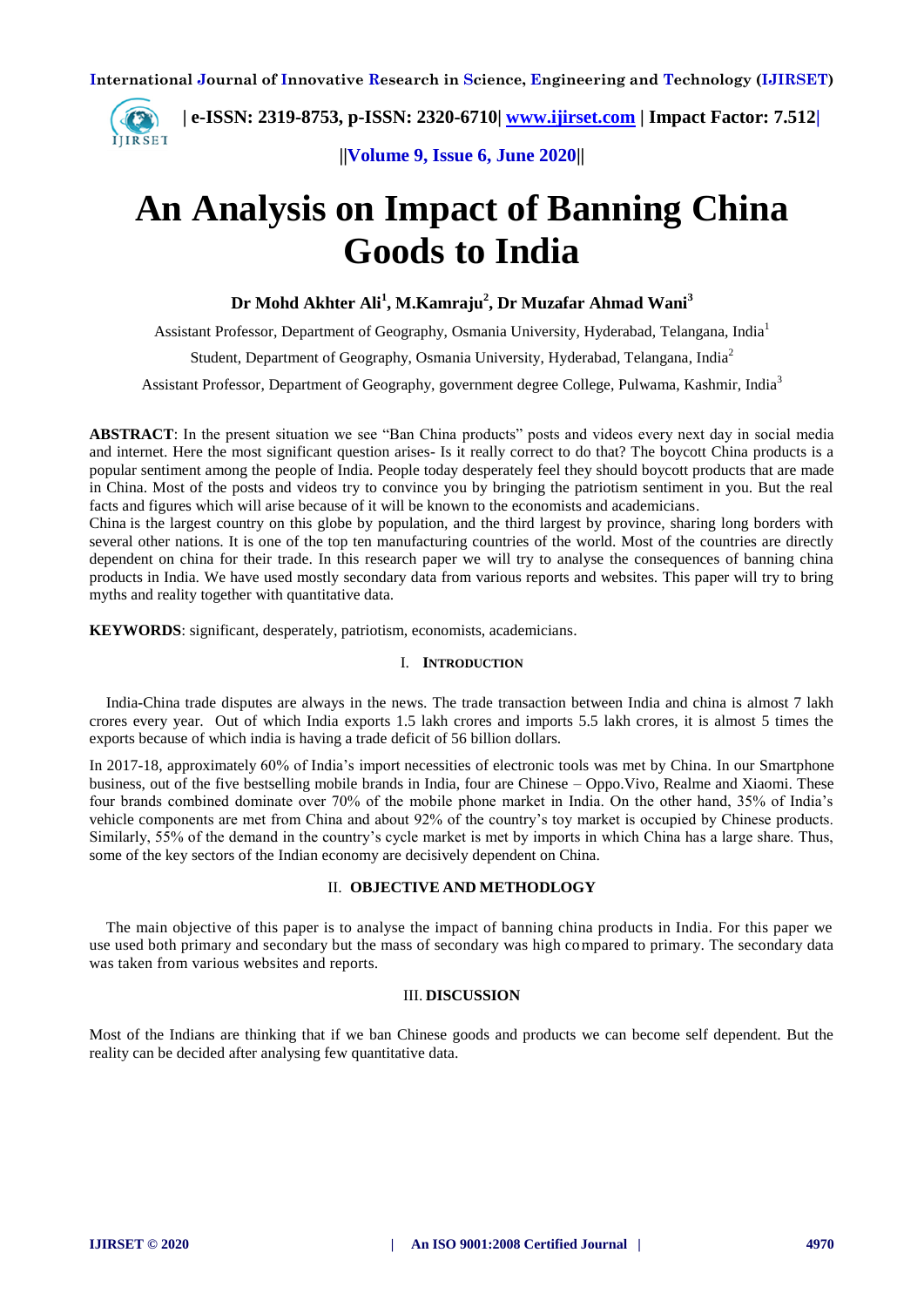

 **| e-ISSN: 2319-8753, p-ISSN: 2320-6710| [www.ijirset.com](http://www.ijirset.com/) | Impact Factor: 7.512|**

# **||Volume 9, Issue 6, June 2020||**

#### **Table 1 Top Ten Manufacturing countries in world**

| Country     | Percentage | Country | Percentage |
|-------------|------------|---------|------------|
| China       | 28.4       | India   | 3.0        |
| <b>USA</b>  | 16.6       | Italy   | 2.3        |
| Japan       | 7.2        | France  | 1.9        |
| Germany     | 5.8        | UK      | 1.8        |
| South Korea | ົ<br>3.3   | Mexico  | 1.J        |

*Source: UN Statistics Division*

From the above data it is seen that one fourth of the manufacturing of the world is taking place in China. Directly or indirectly whole world is dependent on china for their trade. China exports mainly toys, lightings, electronics products, parts of computers, cars and motorcycles, milk products, fertilizers, antibiotics, and mobiles, etc to various countries of the world.Most of the Multi National companies products are manufactured in china, eg: Apple, Sony, Samsung, AMD, Intel, etc.

#### **Table 2 Top Ten Exporting countries of China**

| Country     | Percentage | Country     | Percentage |
|-------------|------------|-------------|------------|
| <b>USA</b>  | 20         | Vietnam     | 2.9        |
| Hong Kong   |            | India       | 2.9        |
| Japan       | 6.5        | France      | 2.2        |
| Germany     | 4.5        | Russia      | 1.8        |
| South Korea | 4.1        | Netherlands | 1.8        |

*Source: UN Statistics Division*

#### **Table 3 Top Ten Importing countries from China**

| Country     | Percentage | Country  | Percentage |
|-------------|------------|----------|------------|
| <b>USA</b>  | 9.7        | Malaysia | 2.8        |
| Japan       | 8.8        | Thailand | 2.6        |
| Singapore   | 8.7        | Russia   | 2.5        |
| South Korea | 6.2        | Saudi    | 1.9        |
| Germany     | 3.3        | India    | 0.9        |

*Source: UN Statistics Division*

#### **Table 4 Top Ten Exporting countries of India**

| Country    | Percentage | Country | Percentage |
|------------|------------|---------|------------|
| <b>USA</b> |            | UΚ      | 3.1        |
| <b>UAE</b> | 9.6        | Nepal   | 2.1        |
| China      | J.I        | France  | 2.1        |
| Hong Kong  | 4.4        | Italy   | 2.0        |
| Germany    | 3.4        | Japan   | 1.8        |

*Source: UN Statistics Division*

# **Table 5 Top Ten Importing countries from India**

| Country     | Percentage | Country   | Percentage |
|-------------|------------|-----------|------------|
| China       | 16         | Indonesia | 3.6        |
| <b>UAE</b>  | 5.3        | Germany   | 3.3        |
| Saudi       |            | Russia    | 2.9        |
| South Korea | 4.6        | Iraq      | 2.2        |
| Switzerland | 3.7        | Japan     | 1.5        |

*Source: UN Statistics Division*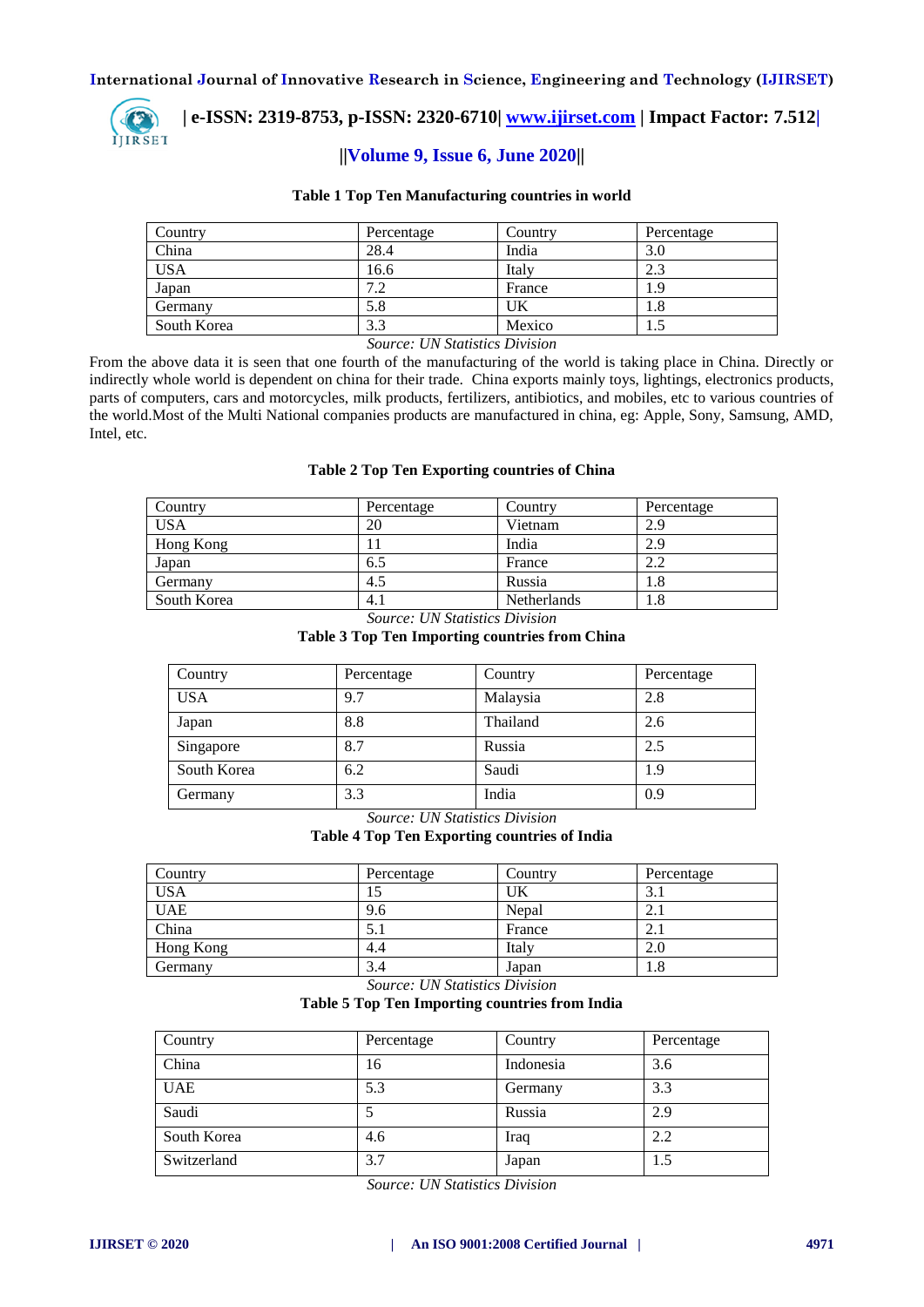

 **| e-ISSN: 2319-8753, p-ISSN: 2320-6710| [www.ijirset.com](http://www.ijirset.com/) | Impact Factor: 7.512| ||Volume 9, Issue 6, June 2020||** 

From the above tables we can say that we are only importing 0.9 percent (Table 3) of products from china's economy which becomes 16 percent (table 5) for our country.

The major products are mobile, Air conditioners, cameras, refrigerators, toys, electrical, etc, which have now become the essential commodities of every household in India.

Now coming to posts and social media videos, if we ban importing the products from china which is 16 percent (table 5) the consequences will be pathetic for India. As India only contributes 0.9 percent (table 3) to china's exports which can be neutralized by selling to any other countries.

The main problem of India will be how to compensate the 16 percent products which they were importing from china.

Here people will say that we can go for self dependent or Athma Nirbar by producing those products in India so that our public can gain employment. There are many problems will arise because of establishing industries in India. Some of them will be delineated here:-

#### *Constrains of establishing industries in India*

- i. Land: In India the price of land is very high, small plots of lands are in crores which will act as an obstacle for an industry.
- ii. Licensing: there is long process of obtaining licenses in India, which acts as a barrier for establishing industries.
- iii. Capital: There are very less people who are interested in investing their money in Indian industries.
- iv. Corruption: This is one of the significant constrain in India as for every small issue they have to bribe people, from grade IV employee to grade I officers.

If, fortunately by overcoming all this problems if such industries are established in our country then industries will face few other problems. As the manufacturing industry it is being installed for the first time they are likely to face the challenge of raw materials, capital, skilled labour and technology. After all these, the major constrain will be time as for making an industry stable it will take minimum 5 years. Now the final question will be after all these process will it succeed? Will the cost of production can be less than china or equal to china?

The toy industry in India is badly affected by discounted Chinese imports. The cost of Chinese toys is so low that any Indian company is unable to compete with China. Last year only 20% of the Indian toy market is captured by the Indian companies while the rest of the 80% market is captured by the Chinese and Italian companies. According to a study by ASSOCHAM, 40% of Indian toy-making companies have been closed in the last 5 years and 20% are on the verge of closure.

Certain industries can never be matched as china is the only option for the whole world such as mobile chips: which is one of the essential component of mobiles is made in china like Media tech, AMD, Intel, etc. Our Indian Smartphone's companies like Micromax,lava also buy their mobile chips from Chinese companies.

*Some of the essential industries which are ruled by china are:-*

| Product        | Company          | Country     |
|----------------|------------------|-------------|
| Processors     | AMD, Intel       | US          |
| <b>Battery</b> | Sony , Panasonic | Japan       |
| Display        | LG, Samsung      | South Korea |

#### **Table 6 Essential companies manufactured in china**